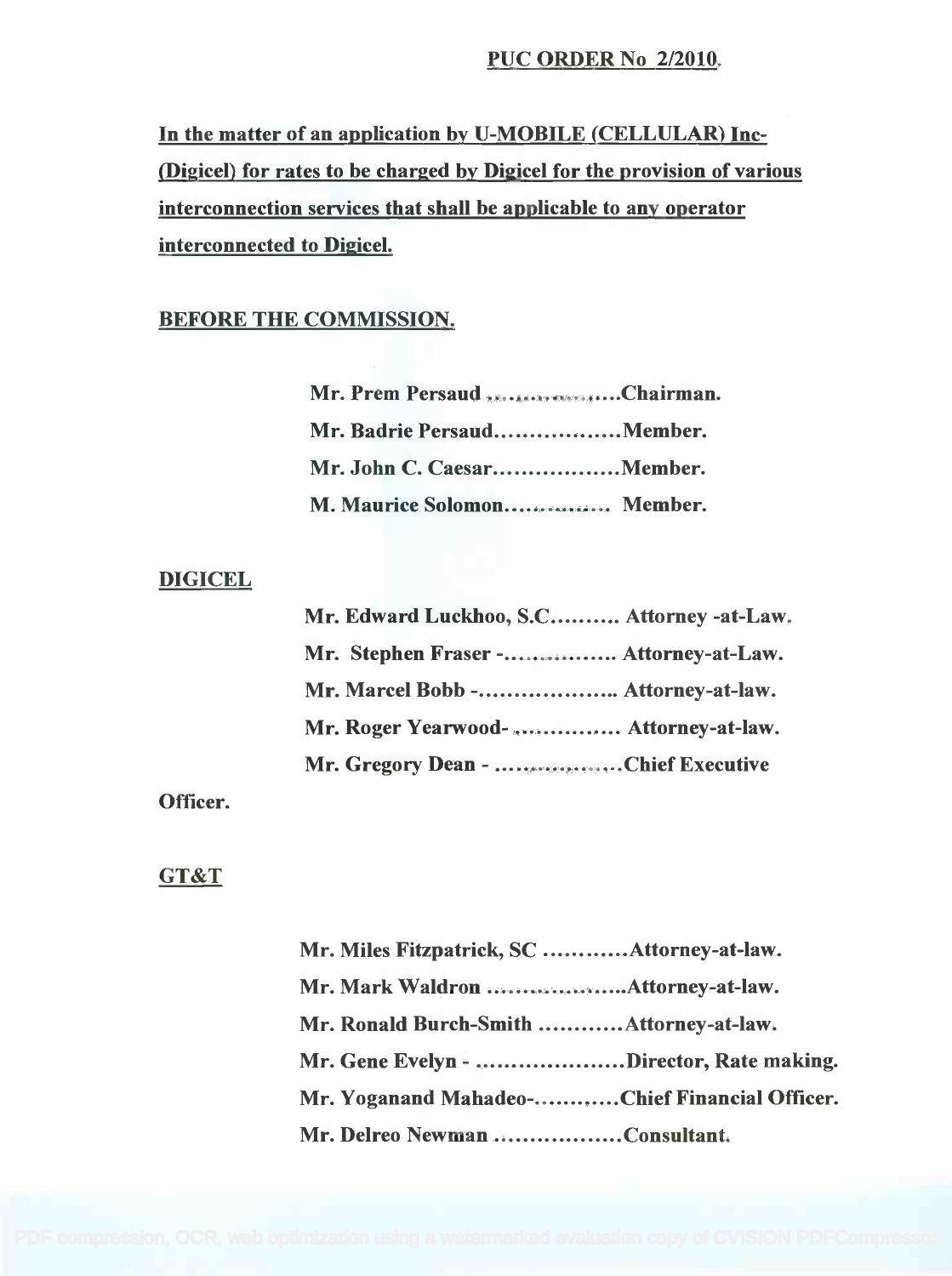## CONSUMER REPRESENTATIVES

Ms Eileen Cox, A. 2008......... Consumers Advisory Bureau.

Mr. Patrick Dyal, AA-......Guyana Consumers

#### Association. Association.

Mr. George Seales...........Consumers Movement of

Guyana. Guyana.

### RULING OF THE COMMISSION. RULING OF THE COMMISSION.

U-MOBILE (CELLULAR) Inc (DIGICEL)'s application under Section 41 of U-MOBILE (CELLULAR) Inc (DIGICEL)'s application under Section 41 of the Public Utilities Commission Act No 10 of 1999 (the ACT) is for rates to the Public Utilities Commission Act No 10 of 1999 (the ACT) is for rates to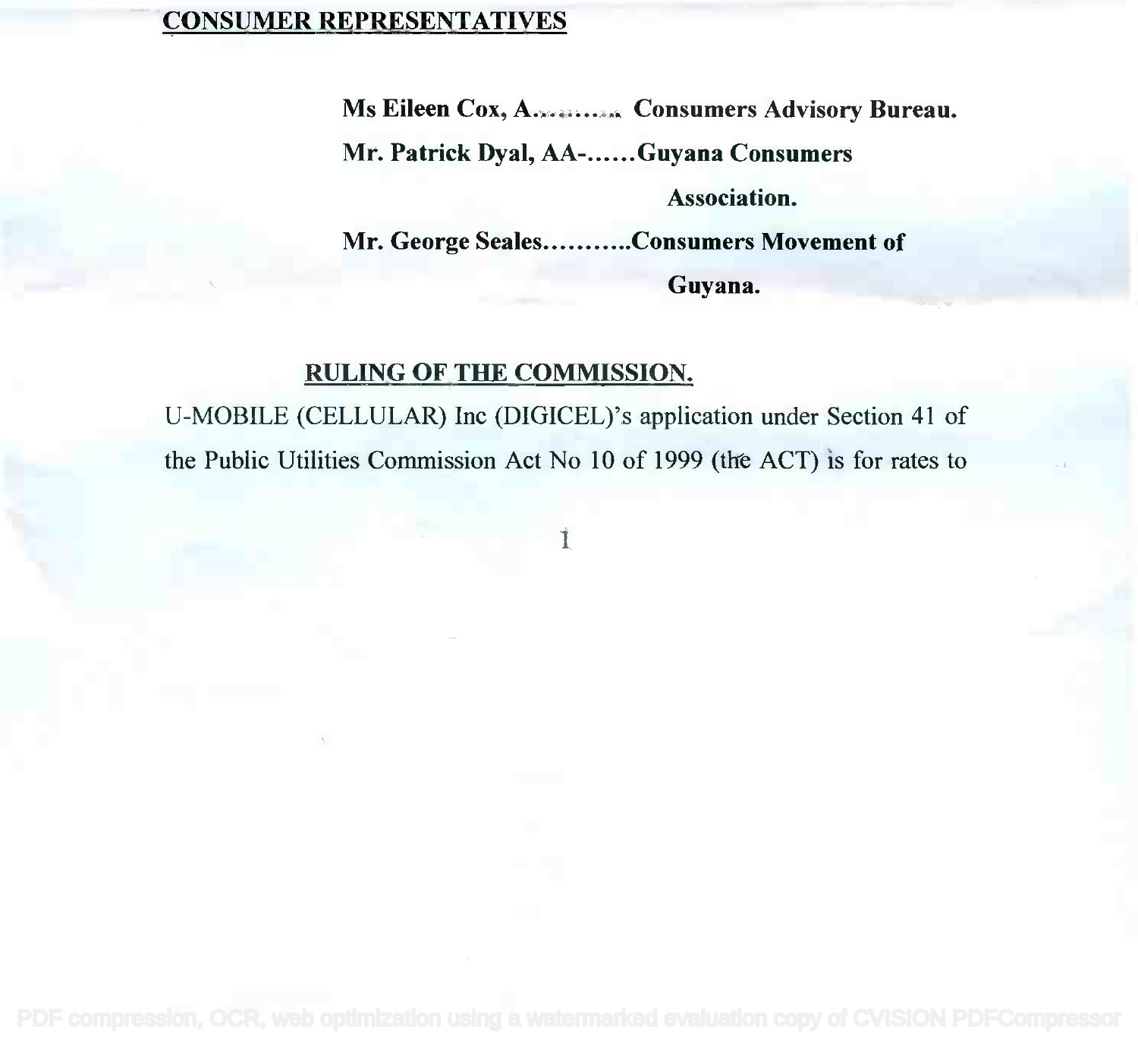be charged by it for the provision of various interconnection services that shall be charged by it for the provision of various interconnection services that shall be applicable to any operator interconnected to it. This application is under be applicable to any operator interconnected to it. This application is under Section 41(2) of the Act, and the section deals with the setting of "rates" for a Section 41(2) of the Act, and the section deals with the setting of "rates" for a public utility which is desirous of changing any rate or rates being charged by public utility which is desirous of changing any rate or rates being charged by it for any service provided by it, or where the utility initiates a new service for which rates will be charged. for which rates will be charged.

The application was filed with the Commission on the 14<sup>th</sup> January, 2010 and we fixed a hearing for February 3, 2010. At that session we issued an order suspending the operation of the rates applied for, for a period of six months suspending the operation of the rates applied for, for a period of six months with effect from February 13, 2010, on ground that the hearing of the with effect from February 13, 2010, on ground that the hearing of the application is likely to be protracted as a result of the issues to be determined application is likely to be protracted as a result of the issues to be determined and the likelihood of much evidence to be submitted for the consideration of and the likelihood of much evidence to be submitted for the consideration of the Commission. the Commission.

One of the issues to be determined, as canvassed by counsel for GT&T is One of the issues to be determined, as canvassed by counsel for GT&T is whether the application is properly brought under Section 41 of the Act. whether the application is properly brought under Section 41 of the Act. Counsel for GT&T subsequently filed a brief and therein submitted that the Counsel for GT&T subsequently filed a brief and therein submitted that the best course of action is the for the PUC to seek to use the "power of best course of action is the for the PUC to seek to use the "power of initiative" granted by Sections 36 and 21(5) to continue the interconnection under the expired interconnection agreement until the resolution of the current under the expired interconnection agreement until the resolution of the current dispute by agreement or by order. dispute by agreement or by order.

What is this all about? GT&T and Digicel had been operating under an **What is this all about?** GT&T and Digicel had been operating under an Interconnection Agreement for a number of years and for which the Interconnection Agreement for a number of years and for which the Commission had given its sanction. To be precise that Interconnection Commission had given its sanction. To be precise that Interconnection Agreement was between GT&T and Cel\*Star later renamed U-MOBILE Agreement was between GT&T and Cel\*Star later renamed U-MOBILE (CELLULAR) Inc – (DIGICEL). Digicel eventually took over from Cel\*Star and that agreement continued. In July 2009 Digicel served a six month notice and that agreement continued. In July 2009 Digicel served a six month notice on GT&T indicating its intention to terminate the agreement. Within the 6month period, however, the parties met with the expectation of entering into month period, however, the parties met with the expectation of entering into another agreement. The discussions were not fruitful and at midnight of the another agreement. The discussions were not fruitful and at midnight of the 13<sup>th</sup> January, 2010, that agreement came to an end.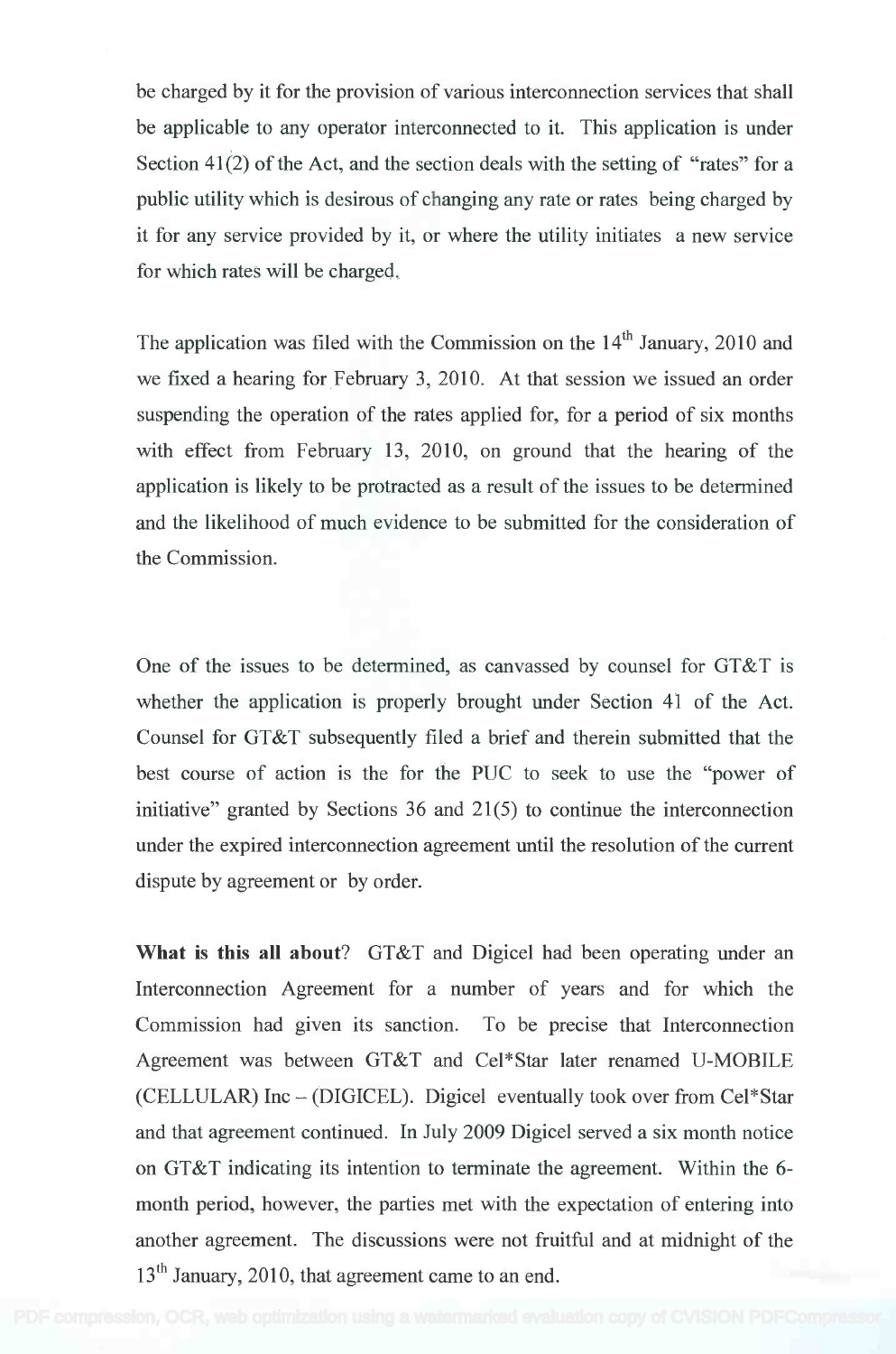There appears to have been an arrangement that despite the termination of the interconnection agreement, GT&T will still maintain the interconnection interconnection agreement, GT&T will still maintain the interconnection links, and that is still in force and effect. As a consequence there is no links, and that is still in force and effect. As a consequence there is no disruption to the service of either utility and their respective customers suffer disruption to the service of either utility and their respective customers suffer no inconvenience or embarrassment and they all enjoy a seamless service. no inconvenience or embarrassment and they all enjoy a seamless service.

The agreement that has been terminated had provided for each utility The agreement that has been terminated had provided for each utility company to pay to the other a fixed sum of money as compensation for the company to pay to the other a fixed sum of money as compensation for the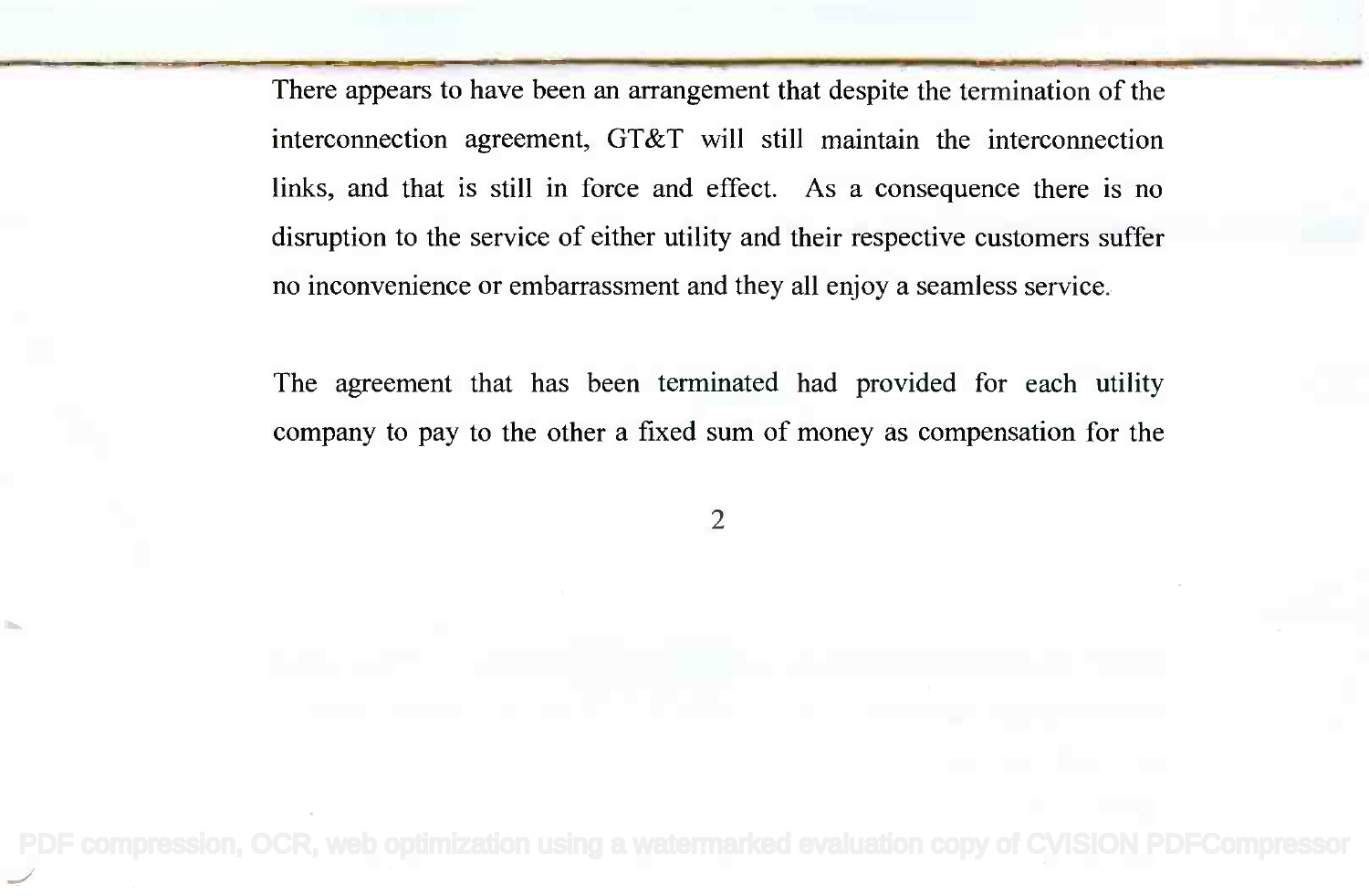interconnection which facilitated the making of calls by consumers. Digicel interconnection which facilitated the making of calls by consumers. Digicel contends that since the agreement has come to an end the rates theretofore contends that since the agreement has come to an end the rates theretofore have come to an end also and the rates are now zero dollars. We understand have come to an end also and the rates are now zero dollars. We understand this to mean that there is now no agreement as to what the rates are between the two companies for the interconnection. But consumers must still pay their the two companies for the interconnection. But consumers must still pay their respective providers for the service they are receiving, and the rates they pay respective providers for the service they are receiving, and the rates they pay are in terms of the rates fixed by this Commission. When we had fixed the are in terms of the rates fixed by this Commission. When we had fixed the floor and ceiling rates by Order No 1/2007 we took into consideration the floor and ceiling rates by Order No 112007 we took into consideration the interconnection rates of \$7.00 (seven dollars) between the utilities. The tariffs interconnection rates of\$7.00 (seven dollars) between the utilities. The tariffs which Digicel has applied for all relate to interconnection charges to be paid which Digicel has applied for all relate to interconnection charges to be paid by a utility service which is connected to it. They are not rates which a by a utility service which is connected to it. They are not rates which a consumer is called upon to pay. consumer is called upon to pay.

We have been advised, and out of interest we note, that while on the one hand We have been advised, and out of interest we note, that while on the one hand Digicel has paid interconnection rates which it owed to GT&T up to and Digicel has paid interconnection rates which it owed to GT&T up to and including 13th January, 2010, on the other GT&T has filed an invoice on including 13th January, 2010, on the other GT&T has filed an invoice on Digicel for service up to and including January 31, 2010. Justice and fair play Digicel for service up to and including January 31, 2010. Justice and fair play demand that at the end of the day whatever is due by either party to the other demand that at the end of the day whatever is due by either party to the other would be payable as from January 14, 2010. But let us get back on course. would be payable as from January 14,2010. But let us get back on course.

In their application Digicel has spelt out what they are seeking, as follows:-

- (a) Digicel domestic mobile terminating access for calls originating on (a) Digicel domestic mobile terminating access for calls originating on other Domestic Mobile Networks: other Domestic Mobile Networks:
- (b) Digicel domestic mobile Terminating Access for calls originating on (b) Digicel domestic mobile Terminating Access for calls originating on other Domestic Fixed (PSTN) networks. other Domestic Fixed (PSTN) networks.
- (c) Digicel domestic mobile terminating access for calls originating (c) Digicel domestic mobile terminating access for calls originating outside Guyana. outside Guyana.
- (d) The introduction of a new call origination service for calls originating (d) The introduction of a new call origination service for calls originating on Digicel's network and destined for termination outside Guyana. on Digicel' s network and destined for termination outside Guyana.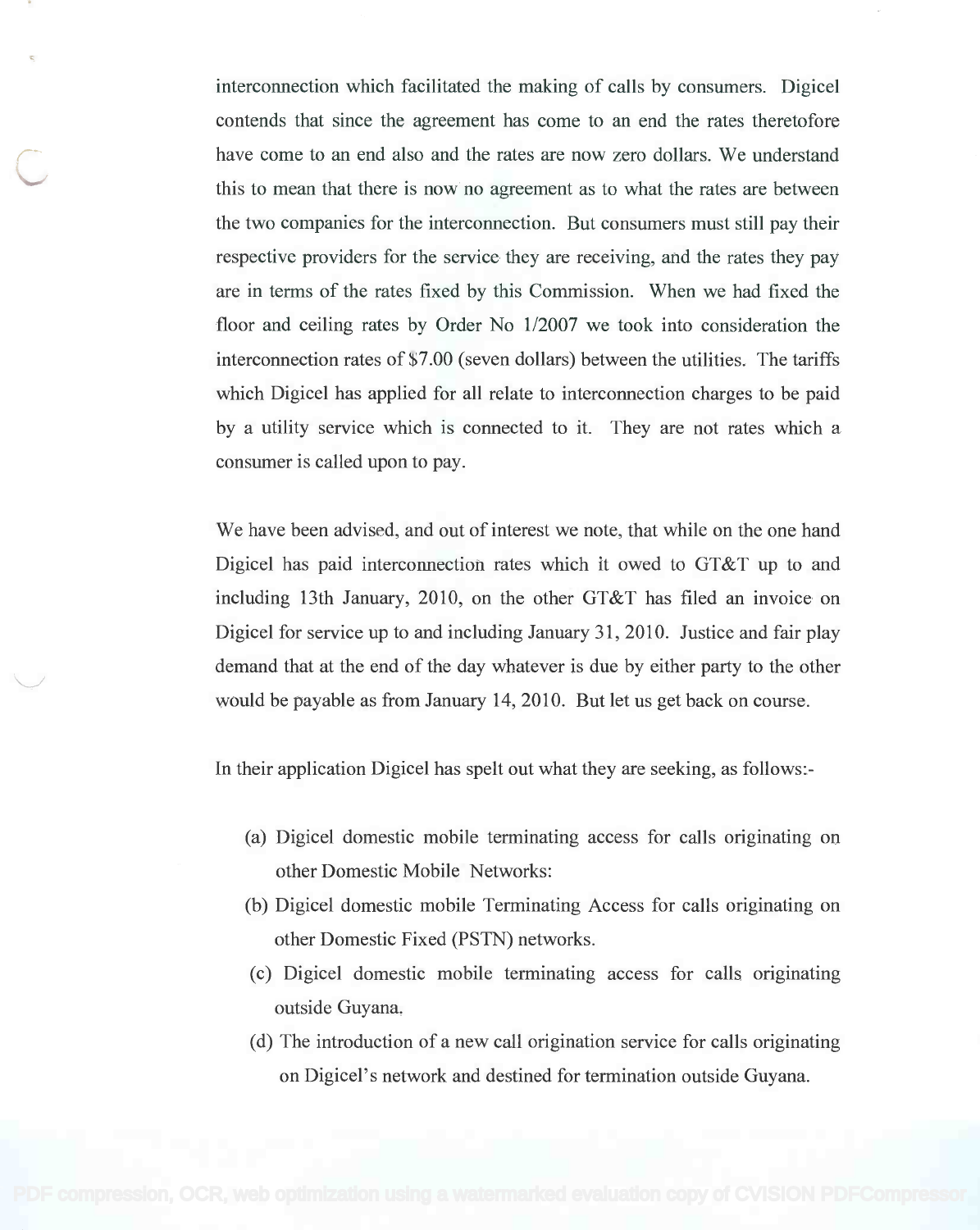GT&T's legal representative contends that Digicel cannot unilaterally seek to GT&T's legal representative contends that Digicel cannot unilaterally seek to have rates fixed for interconnection charges since by its very nature have rates fixed for interconnection charges since by its very nature interconnection involved a two-way traffic of telecoms services. interconnection involved a two-way traffic of telecoms services.

In response to GT&T's legal brief, Digicel on February 22, 2010, filed an In response to GT&T's legal brief, Digicel on February 22, 2010, filed an application for the Commission to state a case in writing for the opinion of the application for the Commission to state a case in writing for the opinion of the Court of Appeal on some questions of law, in terms of Section 81 of the Act. Court of Appeal on some questions of law, in terms of Section 81 of the Act. In essence what the Court of Appeal was asked for was an opinion whether In essence what the Court of Appeal was asked for was an opinion whether the Commission has jurisdiction to hear, entertain and determine the purported the Commission has jurisdiction to hear, entertain and determine the purported application by GT&T for an order that we and the Director of Telecoms application by GT&T for an order that we and the Director of Telecoms ensure that an appropriate administrative order is issued which directs both ensure that an appropriate administrative order is issued which directs both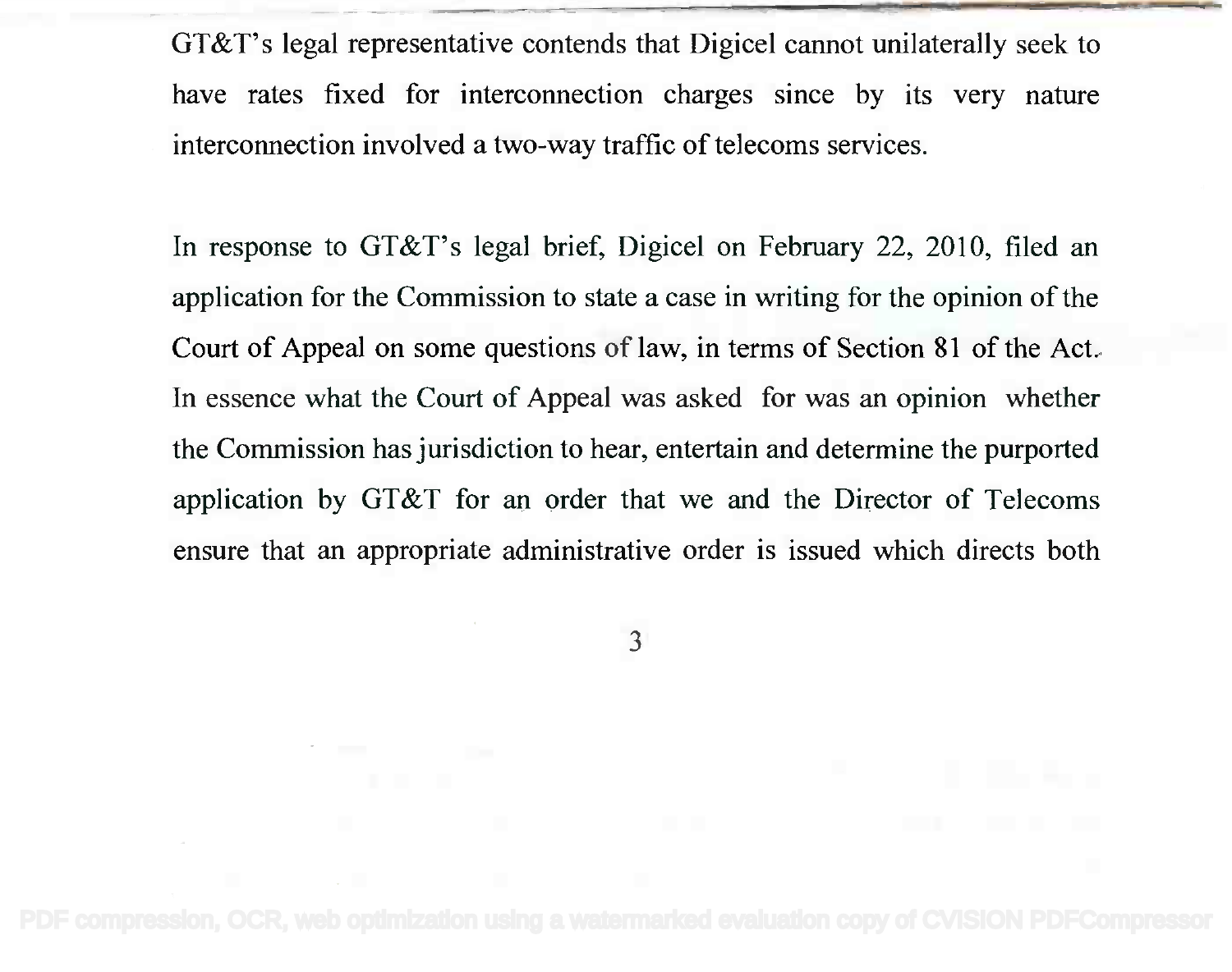GT&T and Digicel to continue interconnecting on an interim basis under the GT&T and Digicel to continue interconnecting on an interim basis under the now expired interconnection agreement on a retroactive basis to January 1, now expired interconnection agreement on a retroactive basis to January 1, 2010, until such time as the interconnection matters are resolved either 2010, until such time as the interconnection matters are resolved either through the negotiation of a new interconnection agreement between the through the negotiation of a new interconnection agreement between the parties or through arbitration proceedings. parties or through arbitration proceedings.

Subsequent pleadings by counsel for Digicel, however, have led the Subsequent pleadings by counsel for Digicel, however, have led the Commission to believe that they may not pursue that Section 81 application, Commission to believe that they may not pursue that Section 81 application, and there seems to be a concession by them that the Commission can assume a and there seems to be a concession by them that the Commission can assume a jurisdiction under Section 36 of the Act. The Court of Appeal opinion in a jurisdiction under Section 36 of the Act. The Court of Appeal opinion in a reference by this Commission in a matter involving GT&T and Cel\*Star reference by this Commission in a matter involving GT&T and Cel\*Star (Civil Appeal No. 30 of 2004) has ruled that the Commission "cannot (Civil Appeal No. 30 of 2004) has ruled that the Commission "cannot abdicate its responsibility and statutory obligations under Section 36(2) once it abdicate its responsibility and statutory obligations under Section 36(2) once it has been approached by a public utility to be interconnected. It must hold an has been approached by a public utility to be interconnected. It must hold an investigation and hearing as to whether the interconnection is in furtherance of investigation and hearing as to whether the interconnection is in furtherance of convenience to the public, and may grant the interconnection on any terms convenience to the public, and may grant the interconnection on any terms and conditions it deems fit". and conditions it deems fit".

So what we have in effect is, consequent upon the application by Digicel for So what we have in effect is, consequent upon the application by Digicel for rates under the provisions of Section 41, two issues have arisen, viz (a) is section 41 the proper section under which Digicel can file an application for section 41 the proper section under which Digicel can file an application for interconnection rates: (b) can Digicel make such an application unilaterally interconnection rates: (b) can Digicel make such an application unilaterally for rates to be charged by it alone. for rates to be charged by it alone.

The Commission is of the view that it is of paramount importance and has The Commission is of the view that it is of paramount importance and has decided to deal with the issue whether the application has been initiated under decided to deal with the issue whether the application has been initiated under the proper section of the Act. the proper section of the Act.

As we understand it, counsel for Digicel contends that the Commission having As we understand it, counsel for Digicel contends that the Commission having set out to hear the application filed under section 41 cannot now abort the set out to hear the application filed under section 41 cannot now abort the process, but must continue to deal with it, and not be influenced by the "red process, but must continue to deal with it, and not be influenced by the "red herring" that it is brought under an incorrect section. herring" that it is brought under an incorrect section.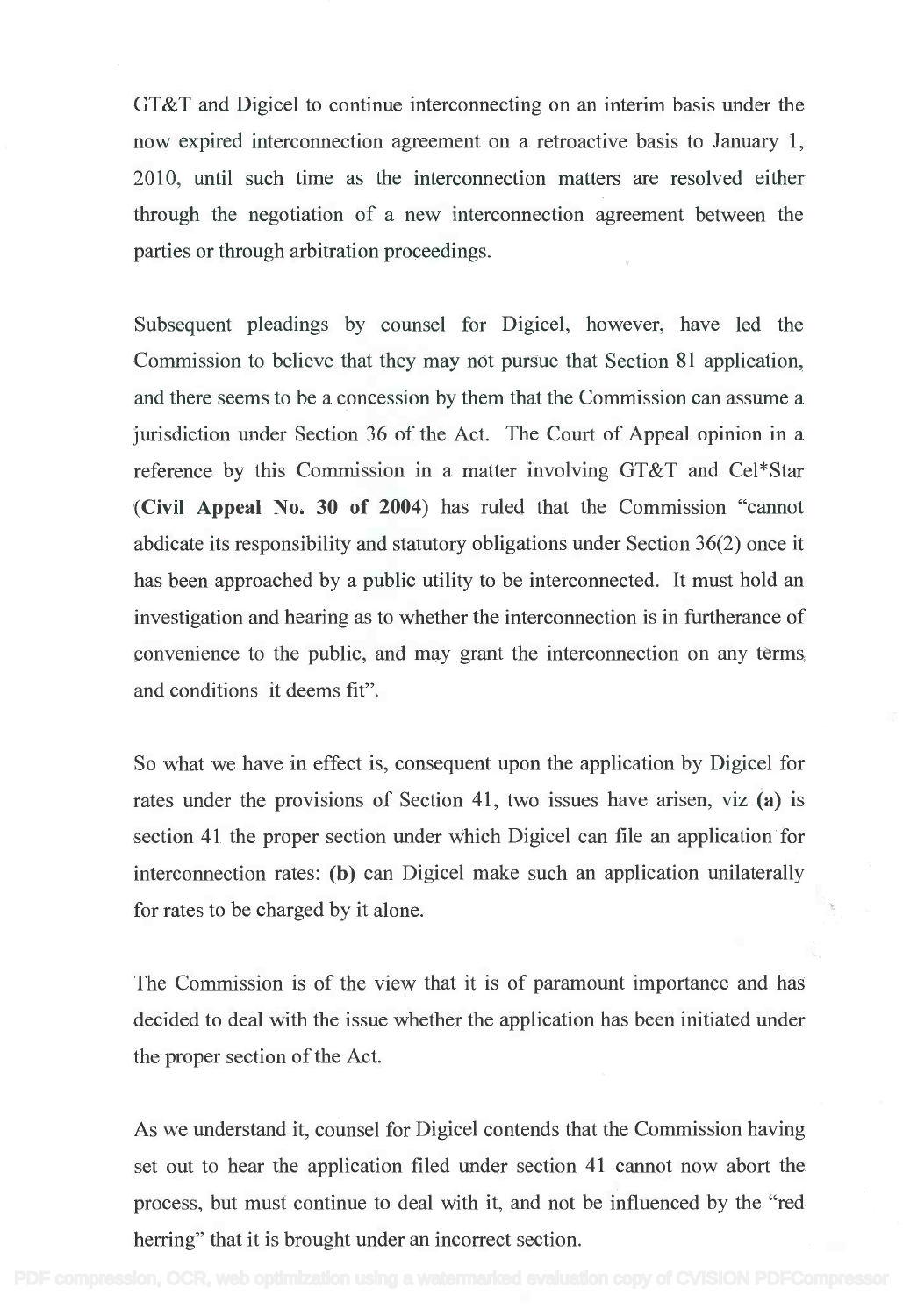The fact that the Commission has set a date for hearing and suspended the The fact that the Commission has set a date for hearing and suspended the , operation of the rates applied for does not, in our judgment, inhibit us from operation of the rates applied for does not, in our judgment, inhibit us from considering, at any stage of the proceedings, the question of appropriateness considering, at any stage of the proceedings, the question of appropriateness of the section under which the application was filed. Indeed the question of of the section under which the application was filed. Indeed the question of the jurisdiction of the Commission to hear the matter as filed was raised at the the jurisdiction of the Commission to hear the matter as filed was raised at the first opportunity by the other side. This excited the attention of the first opportunity by the other side. This excited the attention of the Commission which then invited discussion on this issue. Commission which then invited discussion on this issue.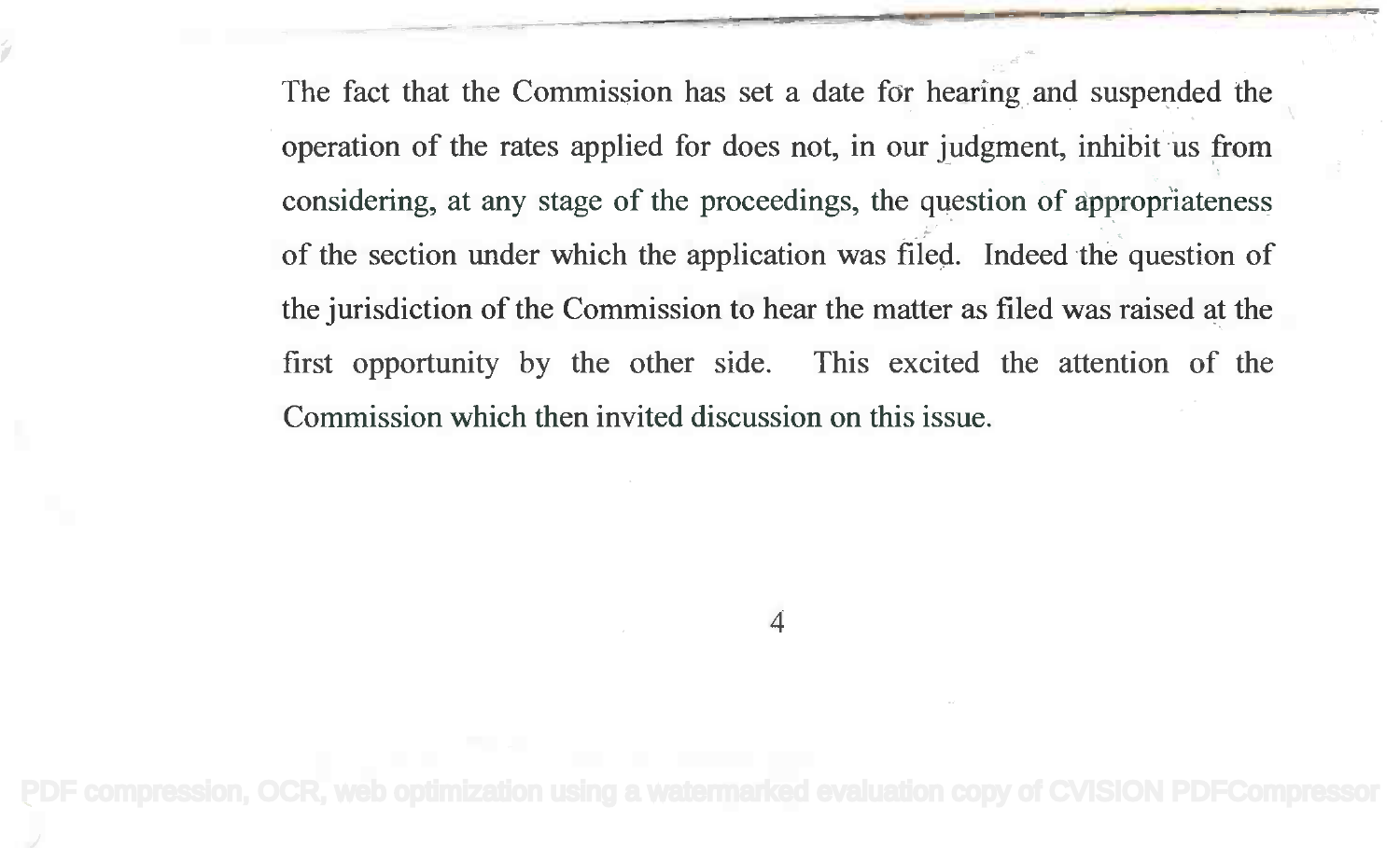Any application that comes before the Commission is presumed to be within Any application that comes before the Commission is presumed to be within its jurisdiction to deal with it, and that question is paramount  $\,$  - sine qua non  $$ for the Commission to consider it. for the Commission to consider it.

We will first have to determine whether we can hear the application before we We will first have to determine whether we can hear the application before we go on to consider whether the rates applied for are reasonable and just. go on to consider whether the rates applied for are reasonable and just. Section 41 provides that if the Commission does not enter upon a hearing Section **41** provides that if the Commission does not enter upon a hearing within a certain time the rates applied for shall be deemed to be the authorized within a certain time the rates applied for shall be deemed to be the authorized rates for the service. The fact that a hearing has been fixed does not preclude the Commission from considering the bona fides of the application. When the the Commission from considering the bona fides of the application. When the Commission suspended the rates applied for it was giving itself and both Commission suspended the rates applied for it was giving itself and both parties the opportunity to examine and consider whether the application was parties the opportunity to examine and consider whether the application was properly brought before it. properly brought before it.

In his submission counsel for Digicel claims that Digicel's application is made In his submission counsel for Digicel claims that Digicel's application is made in the context of an existing physical interconnection arrangement between in the context of an existing **physical interconnection arrangement** between the parties that both parties are committed to continuing the physical the parties - that both parties are committed to continuing the physical interconnection pending rate determination, and that GT&T may be bound to interconnection pending rate determination, and that GT&T may be bound to interconnect with Digicel under Section 36(1). In response to Digicel's interconnect with Digicel under Section 36(1). In response to Digicel's application, GT&T in a response dated January 20, 2010, expressed its application, GT&T in a response dated January 20, 2010, expressed its willingness to continue interconnection with Digicel provided that Digicel willingness to continue interconnection with Digicel provided that Digicel equally reciprocates, pursuant to the pre-existing methodology and equally reciprocates, pursuant to the pre-existing methodology and arrangements which have been in place for over six years now, and served the arrangements which have been in place for over six years now, and served the industry well. And he goes on to say that GT&T may be bound to interconnect industry well. And he goes on to say that GT&T may be bound to interconnect with Digicel under section 36(1). with Digicel under section 36(1).

It may be that the parties have at the moment agreed to continue actual It may be that the parties have at the moment agreed to continue actual interconnection in the public interest but there is no legal, binding interconnection in the public interest but there is no legal, binding interconnection agreement between them as to the terms and conditions (for a interconnection agreement between them as to the terms and conditions (for a reasonable compensation) as are envisaged by section 36. The agreement they reasonable compensation) as are envisaged by section 36. The agreement they had between them for several years has been terminated by Digicel, having had between them for several years has been terminated by Digicel, having served a six month notice which expired on January 13, 2010. It goes without served a six month notice which expired on January 13,2010. It goes without saying that it is in the interest of all parties – the utilities and the consumers – that there be a binding interconnection agreement between the parties. that there be a binding interconnection agreement between the parties.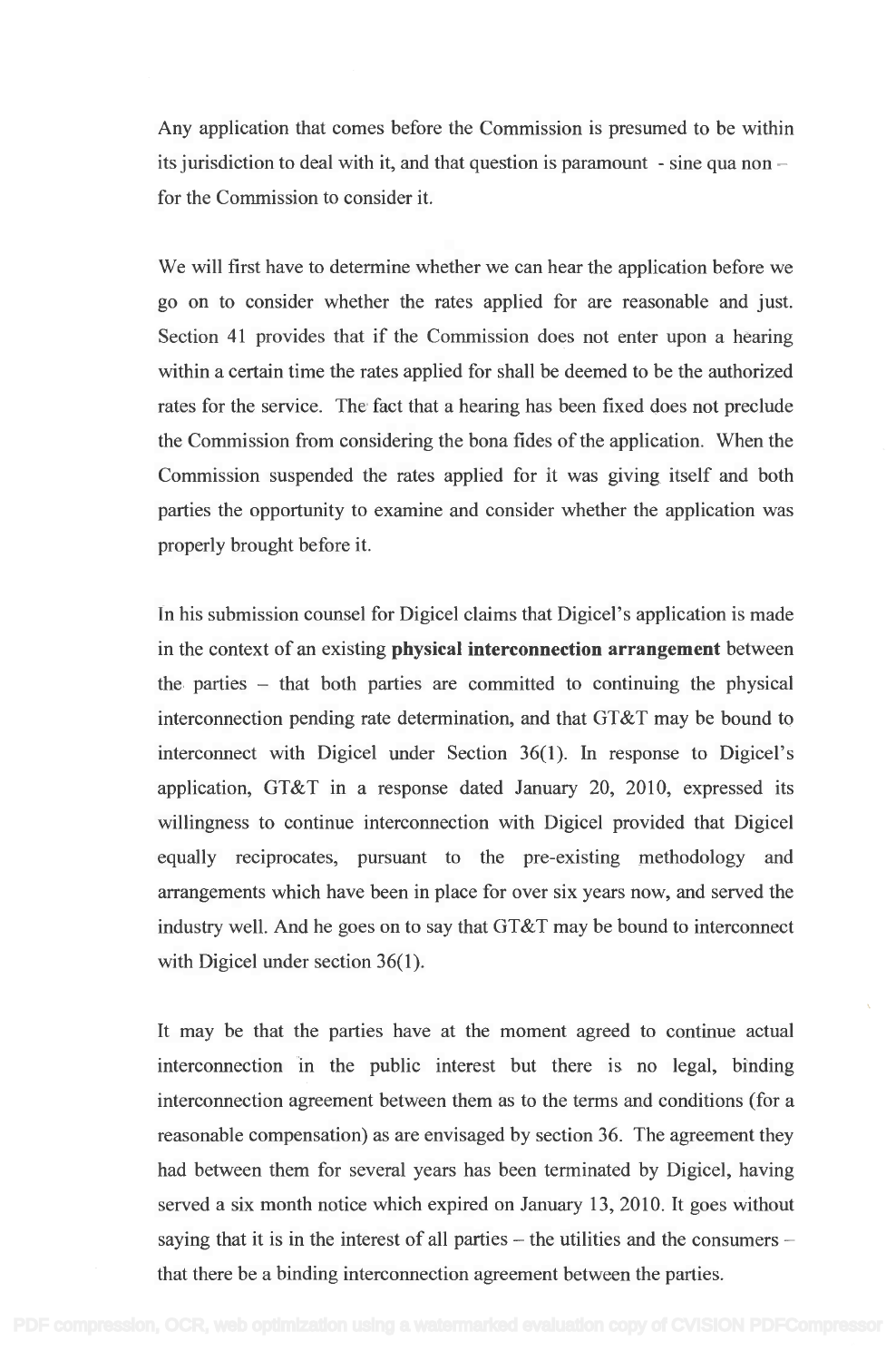Section 36 of the Act deals with interconnection. The Act provides for "reasonable compensation" for joint use of facilities where a public utility **"reasonable compensation"** for joint use of facilities where a public utility permits the use of its equipment by any other public utility. The question of permits the use of its equipment by any other public utility. The question of compensation suggests a consensual arrangement, and the spirit and intendment of Section 36 suggest that interconnection is not a unilateral intendment of Section 36 suggest that interconnection is not a unilateral arrangement. When the section provides for any public utility having tracks, arrangement. When the section provides for any public utility having tracks, etc shall permit , for a reasonable compensation, the use of the same by any etc shall permit, for a reasonable compensation, the use of the same by any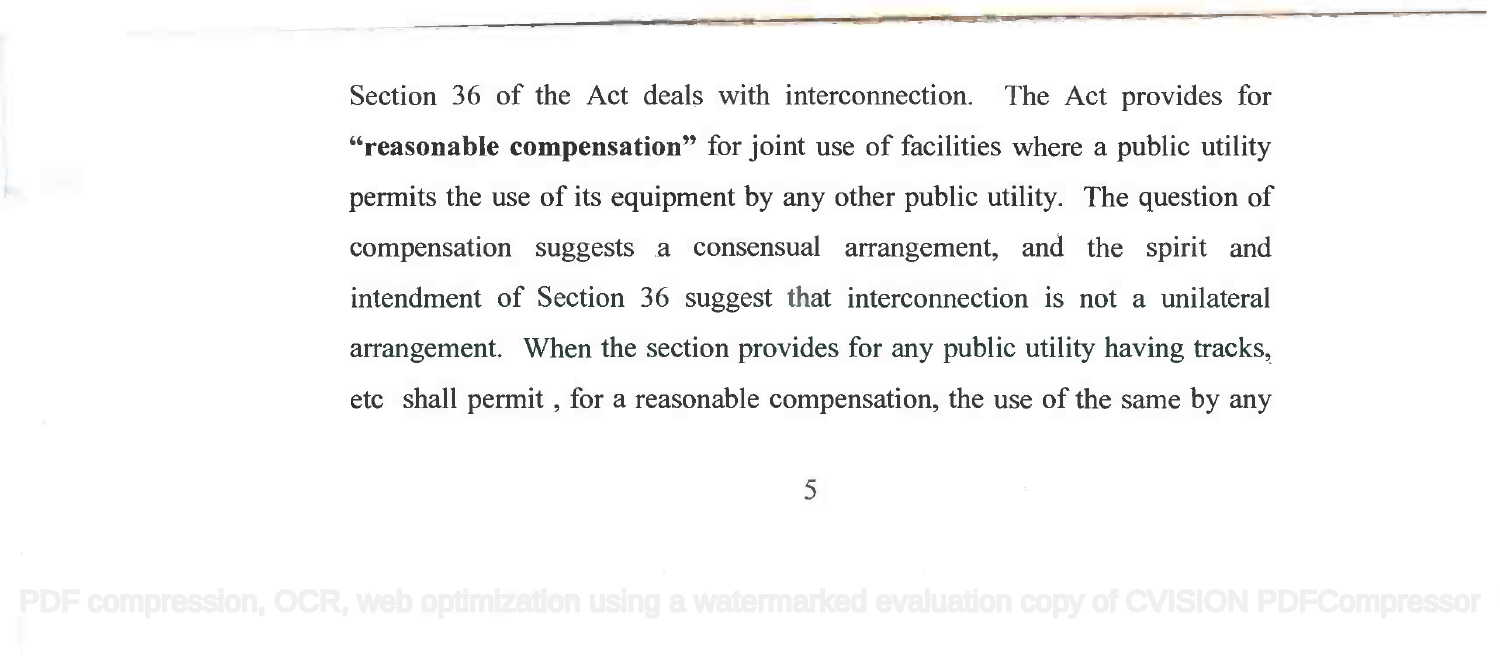other public utility, that suggest a consensual arrangement, and not a unilateral application for tariff for the service of interconnection. As we understand it application for tariff for the service of interconnection. As we understand it interconnection agreements and rates are agreed upon in commercial interconnection agreements and rates are agreed upon in commercial negotiations between the parties and if they fail to come to agreement the negotiations between the parties and if they fail to come to agreement the regulator must determine the agreement and rate between them. It should not be that both parties must each apply for rates. This will be a tedious and be that both parties must each apply for rates. This will be a tedious and costly exercise and will not be in the interests of either the consumers or the costly exercise and will not be in the interests of either the consumers or the utilities. utilities.

Section 41 on the other hand provides for rates for a new service, or where the Section 41 on the other hand provides for rates for a new service, or where the utility service desires to change rates being charged for any service provided utility service desires to change rates being charged for any service provided by it. The legislature, in their collective experience and wisdom, would not have made provision for interconnection rates to be catered for under two have made provision for interconnection rates to be catered for under two separate and distinct sections of the Act. It is beyond doubt that Section 36 separate and distinct sections of the Act. It is beyond doubt that Section 36 caters for compensation for interconnection between utilities, and it must caters for compensation for interconnection between utilities, and it must accordingly follow that section 41 refers to and caters for rates to be charged accordingly follow that section 41 refers to and caters for rates to be charged consumers for the use of the various services. Such consumers do not include consumers for the use of the various services. Such consumers do not include an interconnected utility service. an interconnected utility service.

If one reflects for a moment, objectively, he will realize that the rate Digicel is If one reflects for a moment, objectively, he will realize that the rate Digicel is seeking is for service which, of necessity, facilitates the sending/receiving seeking is for service which, of necessity, facilitates the sending/receiving calls by interconnecting facilities with another utility company for and on calls by interconnecting facilities with another utility company for and on behalf of their respective customers. In other words interconnection offers a behalf of their respective customers. In other words interconnection offers a two-way traffic between two utility service providers: and as night follows the two-way traffic between two utility service providers: and as night follows the day it ought to be a mutual agreement between them. An interconnection day it ought to be a mutual agreement between them. An interconnection agreement must, of course, contain all the terms and conditions, including agreement must, of course, contain all the terms and conditions, including technical specifications as well as co-ordination procedures and arrangements technical specifications as well as co-ordination procedures and arrangements that are necessary for both utilities to provide interconnection services to each that are necessary for both utilities to provide interconnection services to each other. other.

The Commission accepts that it ought not to make a unilateral order in respect The Commission accepts that it ought not to make a unilateral order in respect of interconnection charges by one party alone, and is of opinion that the of interconnection charges by one party alone, and is of opinion that the provisions of Section 36 apply to interconnection and not those of Section 41. provisions of Section 36 apply to interconnection and not those of Section 41. We accordingly dismiss the application by Digicel. We accordingly dismiss the application by Digicel.